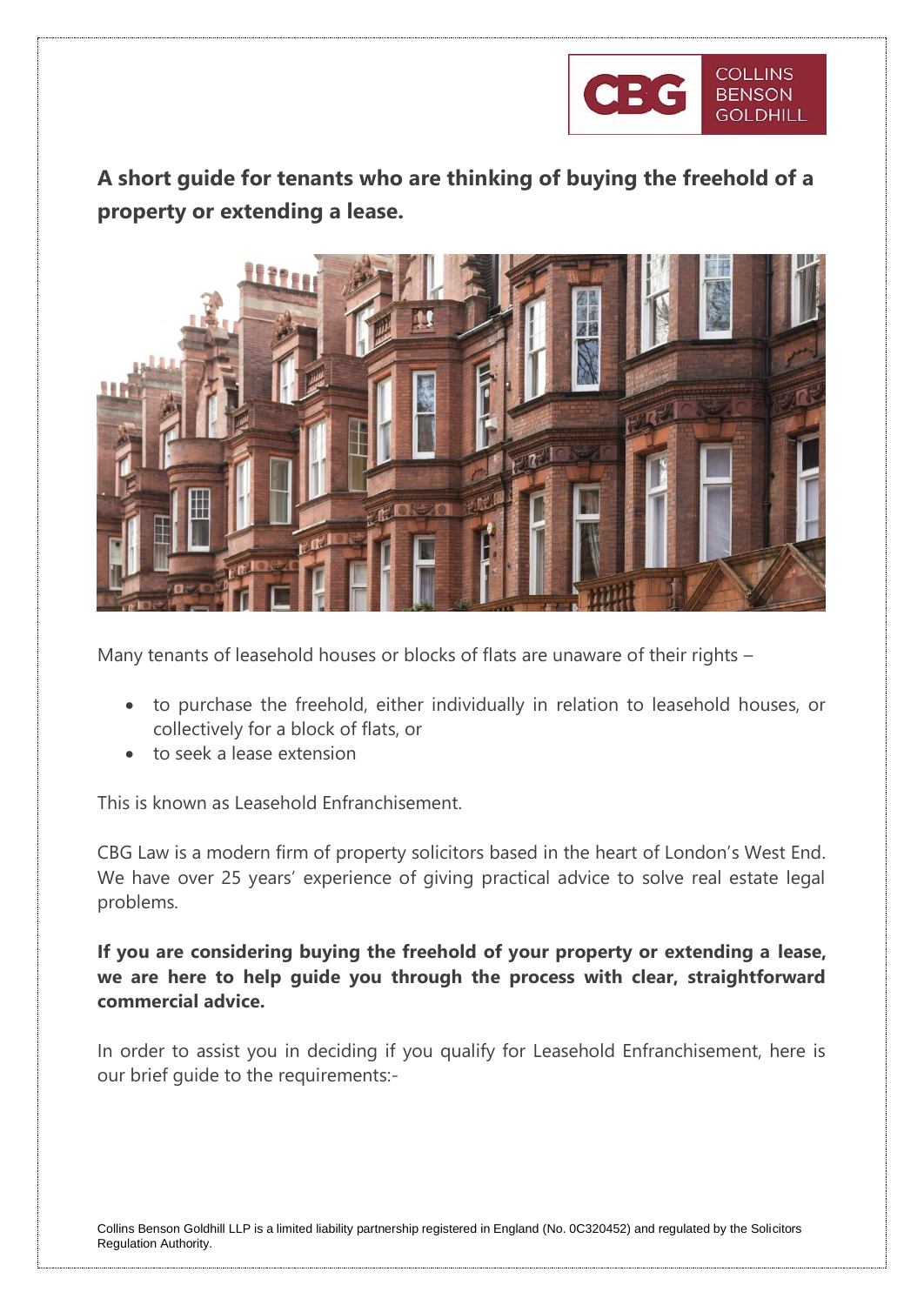

## **Buying the Freehold (Collective Enfranchisement)**

In order for the building to qualify it must:

- be an independent building or be a part of a building which is capable of being vertically separated from the adjoining building; and
- contain two or more flats held by qualifying tenants; and
- have at least two thirds of the total number of flats in the building held by qualifying tenants.

In order to be a qualifying tenant you must have a long lease which means a lease which, when originally granted, was for a term of more than 21 years. However, you must not own three or more flats in the building.

You cannot be a qualifying tenant if you hold a business lease. Notwithstanding the above, the building will not qualify if:

- it comprises four or less units and has a "resident freeholder";
- more than 25% of the internal floor space (excluding common parts) is used for non-residential purposes;
- the building is part of an operational railway

## **The individual right to extend (Lease Extension)**

The individual right to a statutory lease extension applies to all qualifying tenants of flats.

- You must be the tenant of a flat which you hold on a long lease (i.e. a lease for an original term in excess of 21 years).
- You must have owned the lease for at least two years before the date of the claim. For the purpose of the lease extension, there is no limit to the number of flats you may own in the building and you may extend any or all of them provided that the conditions are met.
- You cannot be a qualifying tenant if you hold a business lease.
- Prior to the Commonhold and Leasehold Reform Act 2002, the personal representatives of a deceased tenant had no rights to make a claim, even where the deceased tenant was able to fulfil the qualifying conditions. However, such personal representatives can now make a claim provided that the right is exercised within a period of two years from the date of grant of probate.